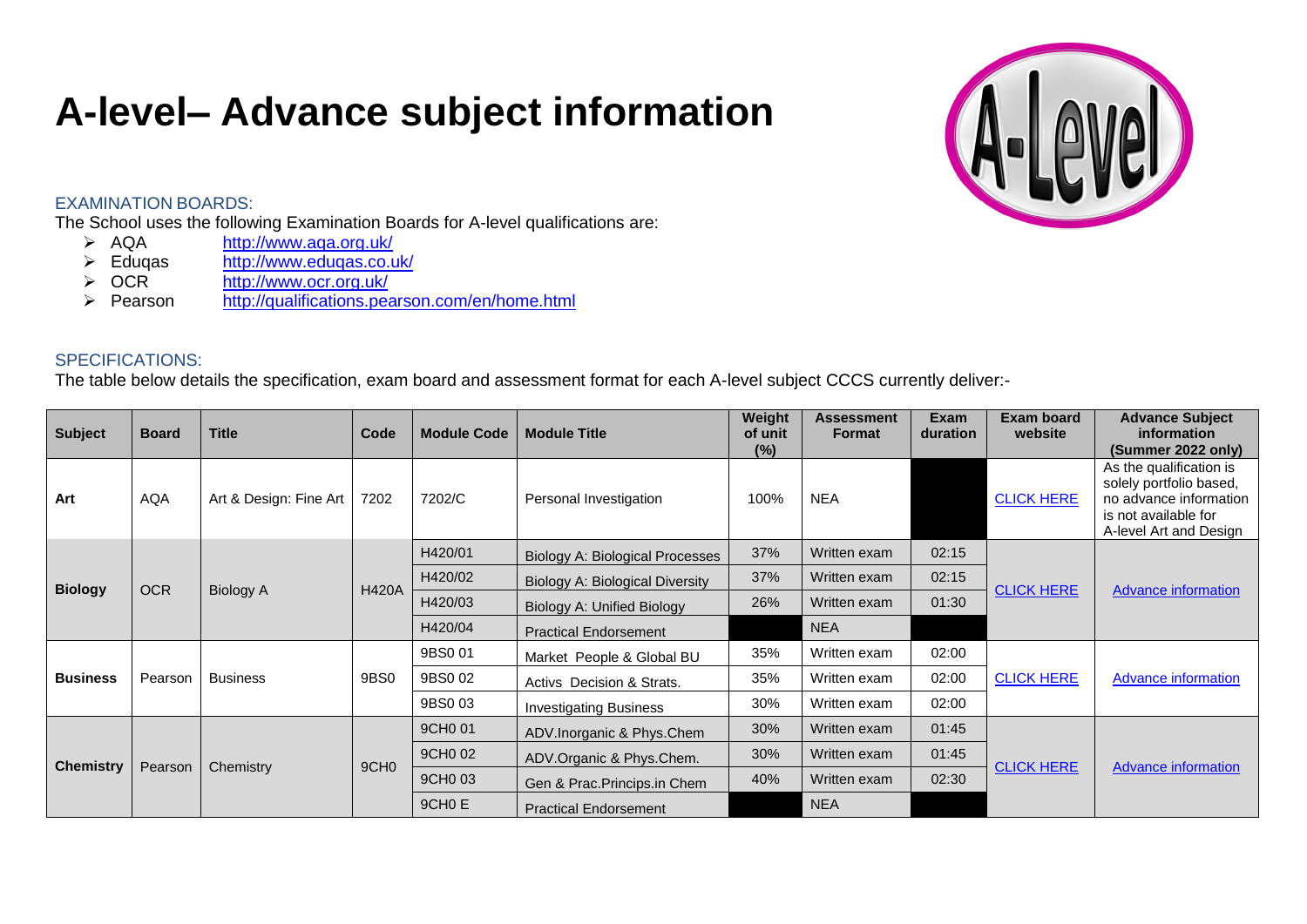| <b>Subject</b>                    | <b>Board</b> | <b>Title</b>                  | Code             | <b>Module</b><br>Code | <b>Module Title</b>                              | Weight<br>of unit<br>(%) | <b>Assessment</b><br><b>Format</b> | <b>Exam</b><br>duration | <b>Exam board</b><br>website | <b>Advance Subject</b><br>information<br>(Summer 2022 only) |
|-----------------------------------|--------------|-------------------------------|------------------|-----------------------|--------------------------------------------------|--------------------------|------------------------------------|-------------------------|------------------------------|-------------------------------------------------------------|
|                                   |              |                               |                  | H446/01               | Computer systems                                 | 40%                      | Written exam                       | 02:30                   |                              |                                                             |
| <b>Computer</b><br><b>Science</b> | <b>OCR</b>   | Computer<br>Science           | H446B            | H446/02               | Algorithms and programming                       | 40%                      | Written exam                       | 02:30                   | <b>CLICK HERE</b>            | <b>Advance information</b>                                  |
|                                   |              |                               |                  | H446/04               | Programming project                              | 20%                      | <b>NEA</b>                         |                         |                              |                                                             |
|                                   |              |                               | A690QS           | A690U10-1             | Drama Comp 1 Theatre<br>Workshop                 | 20%                      | <b>NEA</b>                         |                         |                              | <b>Advance information</b>                                  |
| <b>Drama</b>                      | Eduqas       | Drama and<br><b>Theatre</b>   |                  | A690U20-1             | Drama Comp 2 Text in Action                      | 40%                      | <b>NEA</b>                         |                         | <b>CLICK HERE</b>            |                                                             |
|                                   |              |                               |                  | A690U30-1             | Drama Comp 3 Text in<br>Performance              | 40%                      | Written exam                       | 02:30                   |                              |                                                             |
|                                   | Pearson      | Economics A                   | 9EC0             | 9EC0 01               | Markets & Bus. Behaviour                         | 35%                      | Written exam                       | 02:00                   | <b>CLICK HERE</b>            |                                                             |
| <b>Economics</b>                  |              |                               |                  | 9EC0 02               | National & Global Economy                        | 35%                      | Written exam                       | 02:00                   |                              | <b>Advance information</b>                                  |
|                                   |              |                               |                  | 9EC0 03               | Micro & Macro Economics                          | 30%                      | Written exam                       | 02:00                   |                              |                                                             |
|                                   | <b>AQA</b>   | English<br>Literature A       | 7712B            | 7712/1                | Love through the ages                            | 40%                      | Written exam                       | 03:00                   | <b>CLICK HERE</b>            | <b>Advance information</b>                                  |
| <b>English</b><br>Literature      |              |                               |                  | 7712/2B               | Texts in shared contexts                         | 40%                      | Written exam                       | 02:30                   |                              |                                                             |
|                                   |              |                               |                  | 7712/C                | Independent critical study:<br>texts across time | 20%                      | <b>NEA</b>                         |                         |                              |                                                             |
| <b>EPQ</b>                        | <b>AQA</b>   | Extended<br>Project           | 7993             | 7793                  | <b>Extended Project</b>                          | 100%                     | <b>NEA</b>                         |                         | <b>CLICK HERE</b>            |                                                             |
|                                   |              | French                        | 7652             | 7652/1                | Listening, Reading and Writing                   | 50%                      | Written exam                       | 02:30                   |                              |                                                             |
| <b>French</b>                     | <b>AQA</b>   |                               |                  | 7652/2                | Writing                                          | 20%                      | Written exam                       | 02:00                   | <b>CLICK HERE</b>            | <b>Advance information</b>                                  |
|                                   |              |                               |                  | 7652/3T               | Teaching conducted speaking<br>test              | 30%                      | Spoken                             |                         |                              |                                                             |
| <b>Further</b>                    |              | Further<br><b>Mathematics</b> | 9FM <sub>0</sub> | 9FM0/01               | <b>Core Pure Mathematics 1</b>                   | 25%                      | Written exam                       | 01:30                   |                              |                                                             |
|                                   | Pearson      |                               |                  | 9FM0/02               | <b>Core Pure Mathematics 2</b>                   | 25%                      | Written exam                       | 01:30                   | <b>CLICK HERE</b>            | <b>Advance information</b>                                  |
| <b>Maths</b>                      |              |                               |                  | 9FM0/3B               | <b>Further Statistics 1</b>                      | 25%                      | Written exam                       | 01:30                   |                              |                                                             |
|                                   |              |                               |                  | 9FM0/3C               | <b>Further Mechanics 1</b>                       | 25%                      | Written exam                       | 01:30                   |                              |                                                             |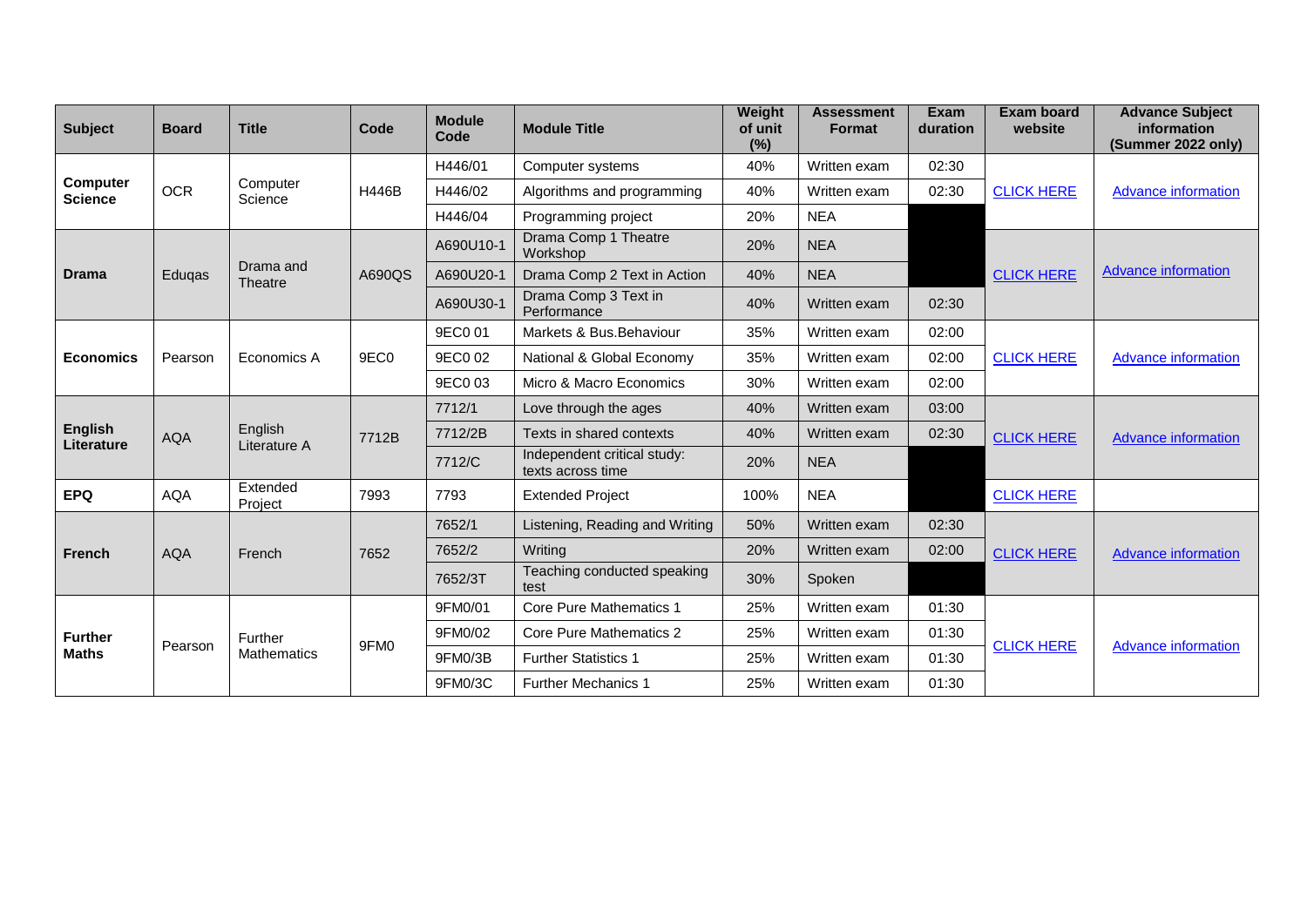| <b>Subject</b> | <b>Board</b> | <b>Title</b>         | Code             | <b>Module</b><br>Code | <b>Module Title</b>                                            | Weight<br>of unit<br>(%) | <b>Assessment</b><br><b>Format</b> | <b>Exam</b><br>duration | <b>Exam board</b><br>website | <b>Advance Subject information</b><br>(Summer 2022 only) |
|----------------|--------------|----------------------|------------------|-----------------------|----------------------------------------------------------------|--------------------------|------------------------------------|-------------------------|------------------------------|----------------------------------------------------------|
|                |              |                      |                  | H481/01               | Physical systems                                               | 22%                      | Written exam                       | 01:30                   |                              | <b>Advance information</b>                               |
|                | <b>OCR</b>   | Geography            | <b>H481B</b>     | H481/02               | Human interactions                                             | 22%                      | Written exam                       | 01:30                   | <b>CLICK HERE</b>            |                                                          |
| Geography      |              |                      |                  | H481/03               | Geographical debates                                           | 36%                      | Written exam                       | 02:30                   |                              |                                                          |
|                |              |                      |                  | H481/05               | <b>Investigative Geography</b>                                 | 20%                      | <b>NEA</b>                         |                         |                              |                                                          |
|                |              |                      | 9GN0A            | 9GN0 01               | Listen Read. &<br>Translation                                  | 40%                      | Written exam                       | 02:00                   |                              | <b>Advance information</b>                               |
| German         | Pearson      | German               |                  | 9GN0 02               | Writ. Resp. Works &<br>Trans                                   | 30%                      | Written exam                       | 02:40                   | <b>CLICK HERE</b>            |                                                          |
|                |              |                      |                  | 9GN03A                | Speaking [TE]                                                  | 30%                      | Spoken                             |                         |                              |                                                          |
|                | <b>OCR</b>   | <b>History A</b>     | H <sub>505</sub> | Y113/01               | Britain 1930-1997                                              | 25%                      | Written exam                       | 01:30                   | <b>CLICK HERE</b>            |                                                          |
| <b>History</b> |              |                      |                  | Y213/01               | The French Revolution<br>and the rule of Napoleon<br>1774-1815 | 15%                      | Written exam                       | 01:00                   |                              | <b>Advance information</b>                               |
|                |              |                      |                  | Y318/01               | Russia and its Rulers<br>1855-1964                             | 40%                      | Written exam                       | 02:30                   |                              |                                                          |
|                |              |                      |                  | <b>Y100B</b>          | Topic based essay                                              | 20%                      | <b>NEA</b>                         |                         |                              |                                                          |
|                | Pearson      | <b>Mathematics</b>   | 9MA0             | 9MA0 01               | <b>Pure Mathematics 1</b>                                      | 33.33%                   | Written exam                       | 02:00                   |                              | <b>Advance information</b>                               |
| <b>Maths</b>   |              |                      |                  | 9MA0 02               | <b>Pure Mathematics 2</b>                                      | 33.33%                   | Written exam                       | 02:00                   | <b>CLICK HERE</b>            |                                                          |
|                |              |                      |                  | 9MA0 03               | Statistics & Mechanics                                         | 33.33%                   | Written exam                       | 02:00                   |                              |                                                          |
|                | Eduqas       | <b>Media Studies</b> | A680QS           | A680U10-1             | Media Products,<br><b>Industries and Audiences</b>             | 35%                      | Written exam                       | 02:15                   | <b>CLICK HERE</b>            | <b>Advance information</b>                               |
| <b>Media</b>   |              |                      |                  | A680U20-1             | Media Forms and<br>Products in Depth                           | 35%                      | Written exam                       | 02:30                   |                              |                                                          |
|                |              |                      |                  | A680U30-1             | <b>Cross-Media Production</b>                                  | 30%                      | <b>NEA</b>                         |                         |                              |                                                          |
|                |              |                      | 9MU0             | 9MU0 01               | Performing                                                     | 30%                      | <b>NEA</b>                         |                         | <b>CLICK HERE</b>            | <b>Advance information</b>                               |
| <b>Music</b>   | Pearson      | Music                |                  | 9MU0 02               | Composing                                                      | 30%                      | <b>NEA</b>                         |                         |                              |                                                          |
|                |              |                      |                  | 9MU0 03               | Appraising                                                     | 40%                      | Written exam                       | 02:10                   |                              |                                                          |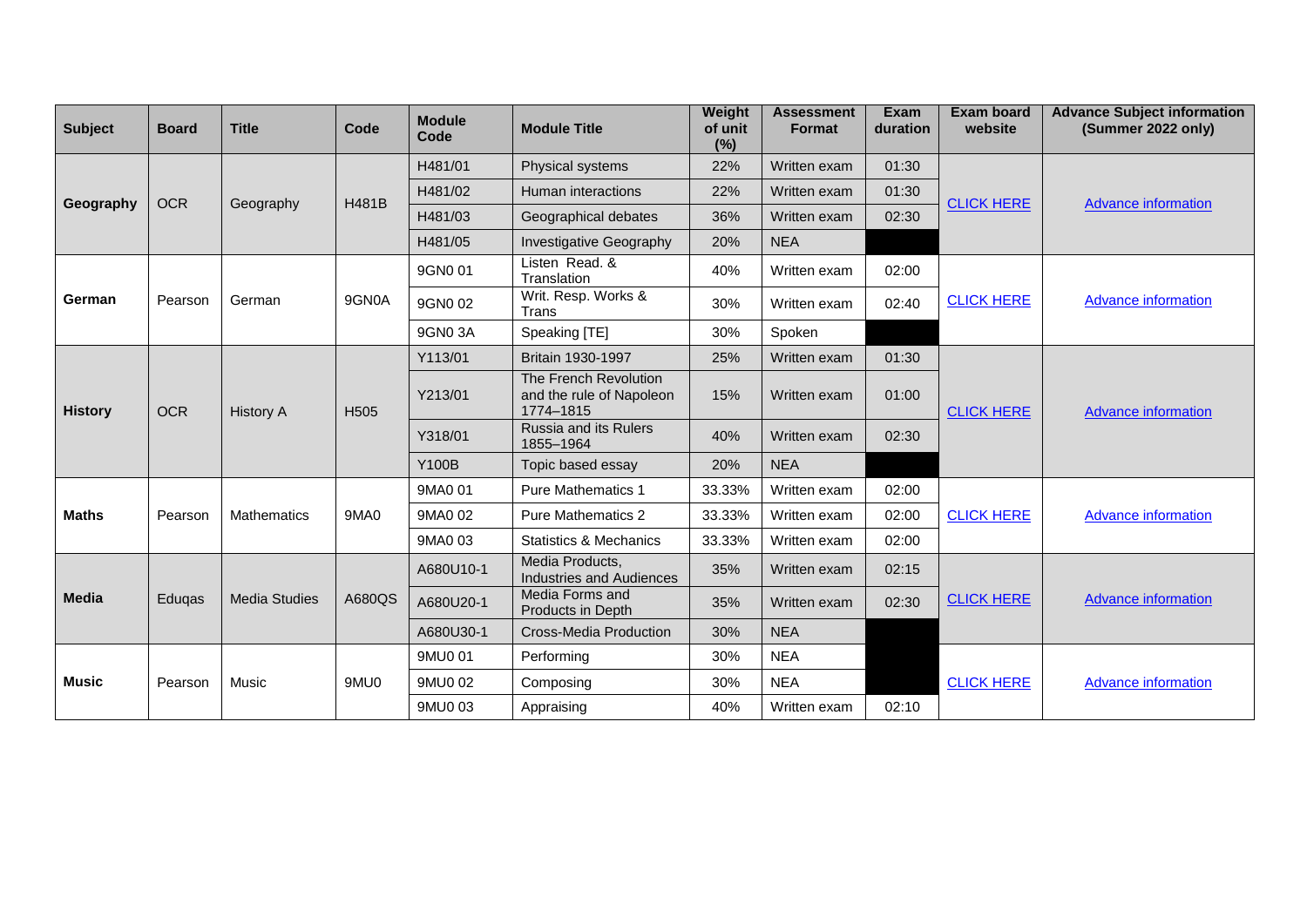| <b>Subject</b>        | <b>Board</b> | <b>Title</b>                                    | Code             | <b>Module</b><br>Code | <b>Module Title</b>                                        | Weight<br>of unit<br>(%) | <b>Assessment</b><br><b>Format</b> | <b>Exam</b><br>duration | <b>Exam board</b><br>website | <b>Advance Subject</b><br>information<br>(Summer 2022 only) |
|-----------------------|--------------|-------------------------------------------------|------------------|-----------------------|------------------------------------------------------------|--------------------------|------------------------------------|-------------------------|------------------------------|-------------------------------------------------------------|
|                       |              |                                                 | H <sub>555</sub> | H555/01               | <b>Physiological Factors</b><br>affecting performance      | 30%                      | Written exam                       | 02:00                   |                              | <b>Advance information</b>                                  |
|                       |              |                                                 |                  | H555/02               | Psychological factors<br>affecting performance             | 20%                      | Written exam                       | 01:00                   |                              |                                                             |
| <b>PE</b>             | <b>OCR</b>   | Physical<br>Education                           |                  | H555/03               | Socio-cultural issues in<br>physical activity and<br>sport | 20%                      | Written exam                       | 01:00                   | <b>CLICK HERE</b>            |                                                             |
|                       |              |                                                 |                  | H555/04               | Performance in physical<br>education                       | 30%                      | <b>NEA</b>                         |                         |                              |                                                             |
|                       |              |                                                 |                  | H556/01               | Modelling physics                                          | 37%                      | Written exam                       | 02:15                   |                              | <b>Advance information</b>                                  |
|                       |              |                                                 | <b>H556A</b>     | H556/02               | Exploring physics                                          | 37%                      | Written exam                       | 02:15                   | <b>CLICK HERE</b>            |                                                             |
| <b>Physics</b>        | <b>OCR</b>   | Physics A                                       |                  | H556/03               | Unified physics                                            | 26%                      | Written exam                       | 01:30                   |                              |                                                             |
|                       |              |                                                 |                  | H556/04               | <b>Practical Endorsement in</b><br>physics                 |                          | <b>NEA</b>                         |                         |                              |                                                             |
|                       | Pearson      | <b>Politics</b>                                 | 9PL <sub>0</sub> | 9PL0/01               | <b>UK Politics</b>                                         | 33.3%                    | Written exam                       | 02:00                   | <b>CLICK HERE</b>            | <b>Advance Information</b>                                  |
| <b>Politics</b>       |              |                                                 |                  | 9PL0/02               | <b>UK Government</b>                                       | 33.3%                    | Written exam                       | 02:00                   |                              |                                                             |
|                       |              |                                                 |                  | 9PL0/3A or<br>3B      | <b>Comparative Politics</b>                                | 33.3%                    | Written exam                       | 02:00                   |                              |                                                             |
| <b>Product Design</b> | Pearson      | Design and<br>Technology<br>(Product<br>Design) | 9DT <sub>0</sub> | 9DT0/01               | Principles of Design and<br>Technology                     | 50%                      | Written exam                       | 02:30                   | <b>CLICK HERE</b>            | <b>Advance information</b>                                  |
|                       |              |                                                 |                  | 9DT0/02               | Independent Design and<br>Make Project                     | 50%                      | <b>NEA</b>                         |                         |                              |                                                             |
|                       |              | Psychology                                      | 7182             | 7182/1                | Introductory topics in<br>psychology                       | 33.3%                    | Written exam                       | 02:00                   |                              | <b>Advance information</b>                                  |
| <b>Psychology</b>     | <b>AQA</b>   |                                                 |                  | 7182/2                | Psychology in context                                      | 33.3%                    | Written exam                       | 02:00                   | <b>CLICK HERE</b>            |                                                             |
|                       |              |                                                 |                  | 7182/3                | Issues and options in<br>psychology                        | 33.3%                    | Written exam                       | 02:00                   |                              |                                                             |
|                       |              |                                                 |                  | H573/01               | Philosophy of Religion                                     | 33.3%                    | Written exam                       | 02:00                   |                              | <b>Advance information</b>                                  |
| <b>RE</b>             | <b>OCR</b>   | Religious<br><b>Studies</b>                     | <b>H573A</b>     | H573/02               | Religion and Ethics                                        | 33.3%                    | Written exam                       | 02:00                   | <b>CLICK HERE</b>            |                                                             |
|                       |              |                                                 |                  | H573/03               | Developments in<br>Christian thought                       | 33.3%                    | Written exam                       | 02:00                   |                              |                                                             |
|                       |              |                                                 | 7192             | 7192/1                | <b>Education with Theory</b><br>and Methods                | 33.3%                    | Written exam                       | 02:00                   | <b>CLICK HERE</b>            |                                                             |
| <b>Sociology</b>      | <b>AQA</b>   | Sociology                                       |                  | 7192/2                | <b>Topics in Sociology</b>                                 | 33.3%                    | Written exam                       | 02:00                   |                              | <b>Advance information</b>                                  |
|                       |              |                                                 |                  | 7192/3                | Crime and Deviance with<br>Theory and Methods              | 33.3%                    | Written exam                       | 02:00                   |                              |                                                             |